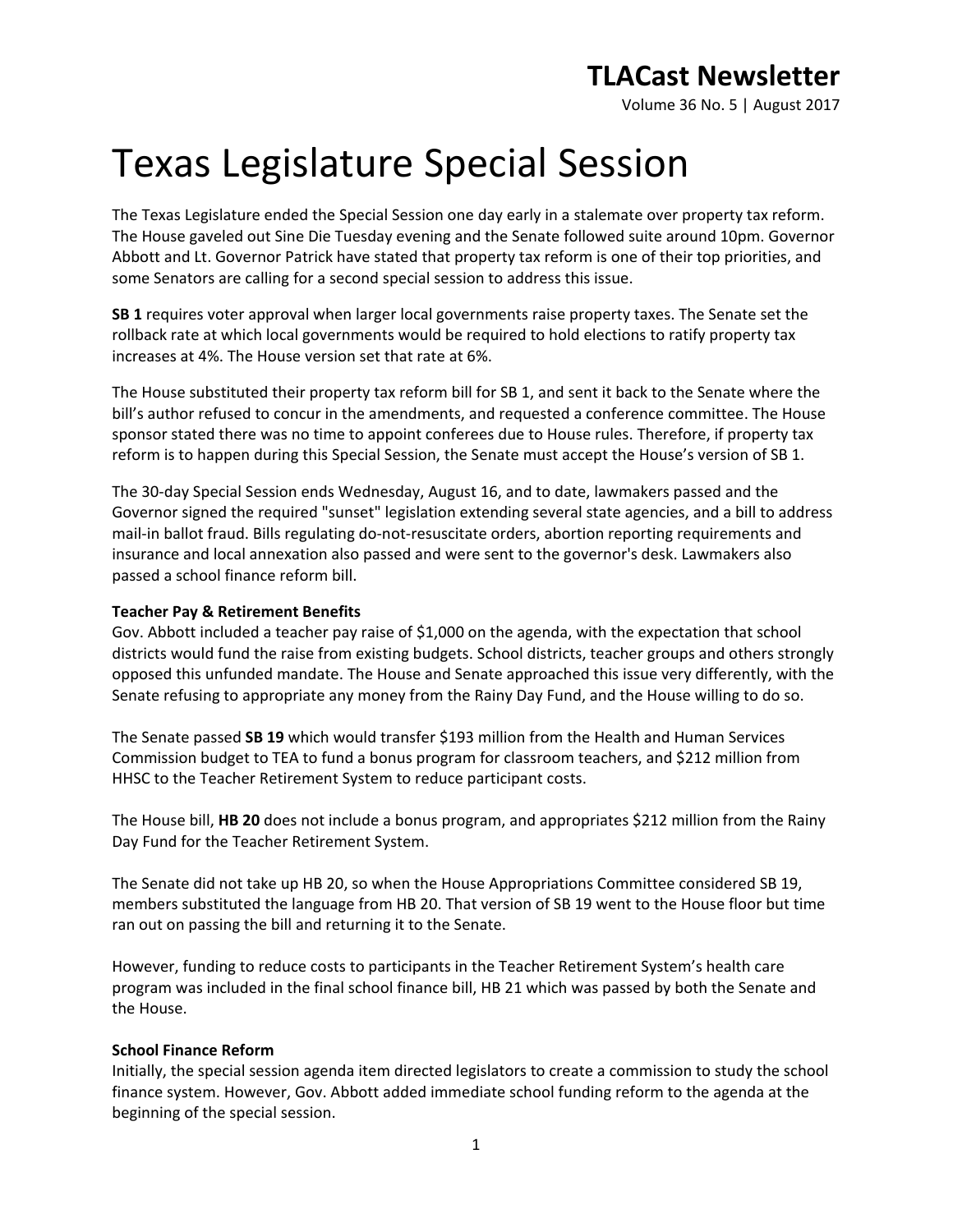Volume 36 No. 5 | August 2017

The House wanted to put more money into public schools immediately and reform funding formulas. Their main school finance reform bill, **HB 21** would increase the base per-student funding the state gives to school districts, gradually remove an existing financial penalty for school districts smaller than 300 square miles, and create a \$200 million grant program to help school districts that rely on the Additional State Aide for Tax Reduction (ASATR) program that is set to expire. It comes with a \$1.8 billion price tag.

The Senate followed the governor's original agenda item and passed **SB 16** which creates a commission to study the issue. The House passed an amended version of the bill that requires 15 commission members rather than 13, and provides more specific direction on the make-up of the commission. If the Senate accepts those amendments, SB 16 will go to the Governor for signature.

The Senate passed **HB 21** Monday, stripping out \$1 billion, putting \$351 million into public schools to help small rural schools and students with special needs, and giving \$212 million to the Teachers Retirement System's health insurance program to help lower participant's costs. This is funded by deferring payments to health care companies providing Medicaid.

On Tuesday, the House reluctantly agreed to the Senate's version of HB 21, accepting these changes. This bill is on its way to the Governor's desk.

#### **Bathroom Bills**

The Senate passed **SB 3** requiring political subdivisions, public school districts and open-enrollment charter schools to require individuals to use multiple-occupancy bathrooms and changing facilities based on their biological sex. The bill also prohibits local ordinances or policies relating to the designation or use of a multiple-occupancy restroom or changing facility. The bill was sent to the House July 27 and was not referred to a committee.

On the House side, two bathroom bills were introduced, and referred to the State Affairs Committee. **HB 46** prohibits political subdivisions, including public school districts, from adopting an ordinance regulating access to multiple-occupancy restrooms or changing facilities. **HB 50** specifically prohibits school boards from adopting a policy regulating access to bathrooms.

Rep. Byron Cook, chairman of the State Affairs Committee stated he did not see a reason to hold hearings on these bills, so that these bills are dead, once again.

#### **Union Dues Deduction**

**SB 7**, passed by the Senate, would prohibit public employees who are in labor unions or other associations from having their dues automatically withdrawn from their pay checks. It applies to public school teachers, corrections officers and other government employees but exempts firefighters, police officers, EMS and charitable organizations.

The bill was sent to the House July 27 and has not been referred to a committee. **HB 156** on this same issue was introduced and referred to the House State Affairs committee.

Depending on what happens with the property tax reform bill, Governor Abbott could decide to call another special session to address those key issues that were not passed during this special session. As of this publication, he has not issued any statements indicating what he might do.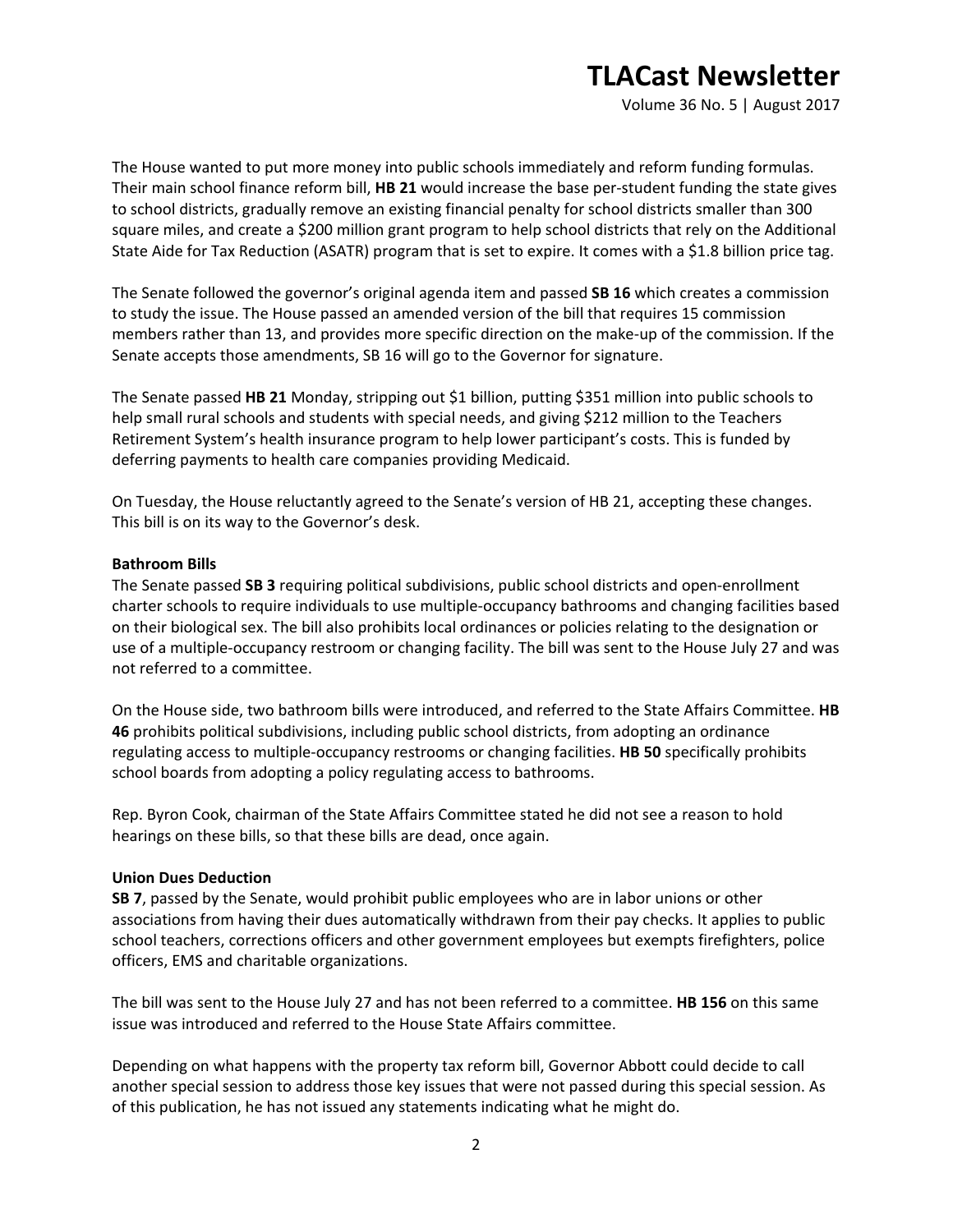Volume 36 No. 5 | August 2017

# Leadership Programs

### **2017 TALL Texans**

The 24th annual Texas Accelerated Library Leaders seminar, better known as the TALL Texans Leadership Development Institute, was held at the Montserrat Retreat Center July 16-20. This program brings 24 competitively-selected members of the Texas library community together for four days of intensive leadership training, covering topics like strategic planning, risk-taking, power and influence, diversity and inclusion, and a wide variety of communication skills from coaching to community advocacy. Participants are drawn from all types of libraries. Nationally-known consultant Maureen Sullivan and her husband Jack Siggins, retired librarian from George Washington University, are the primary instructors, along with six mentors drawn from the top levels of library administration. 2017 mentors were Roosevelt Weeks, Houston Public Library; Jennifer LaBoon, Fort Worth ISD; April Kessler, Bizlogie, Inc.; Diane Graves, Trinity University; Nicole Cruz, Sharyland ISD; and Janet Bickel-Burton, Texas Woman's University.

### TALL Texans Class of 2017

Katherine Adelberg, Library Development, Texas State Library Yolanda Botello, Youth Services, Mansfield Public Library Rory Elliott, Collections Merchandising, Texas State University Jacob Galindo, Library Instruction, University of Texas El Paso Allyssa Guzman, Digital Scholarship, University of Texas at Austin Chad Hetterley, Technical Services, Desoto Public Library Claire Hogg, Central High School, San Angelo ISD Janna Hoglund, Octavia Fields Branch, Harris County Public Library Jennifer Jimenez, Reference, Del Mar College Linda Kay, Ridgeview Middle School, Round Rock ISD Bethni King, Children's Services, Georgetown Public Library Laura Magana, Richland High School, Birdville ISD Maurine Nichols, Technical Services, University of Texas Medical Branch Elizabeth Ponder, Instruction & Information Services, East Texas Baptist University Sara Pope, Children's Services, Houston Public Library Danny Ramos, Padron Elementary School, Austin ISD Alexia Riggs, Dean of Libraries, Howard Payne University Lorraine Roussin, Judson High School, Judson ISD Mellissa Sanchez, Highlands Elementary School, Fort Bend ISD Joanna Stone, Parr Library, Plano Public Libraries Valerie Tagoe, Wilson High School, Dallas ISD Theresa Tongio Holden, Director, Palestine Public Library Beth Vizzini, Circulation, West Texas A&M University Hillary Volkmann, Black Elementary School, Aldine ISD

Congratulations to this year's TALL Texans! *The TLA TALL Texans Leadership Development Institute is sponsored in part by DEMCO and Midwest Tape.*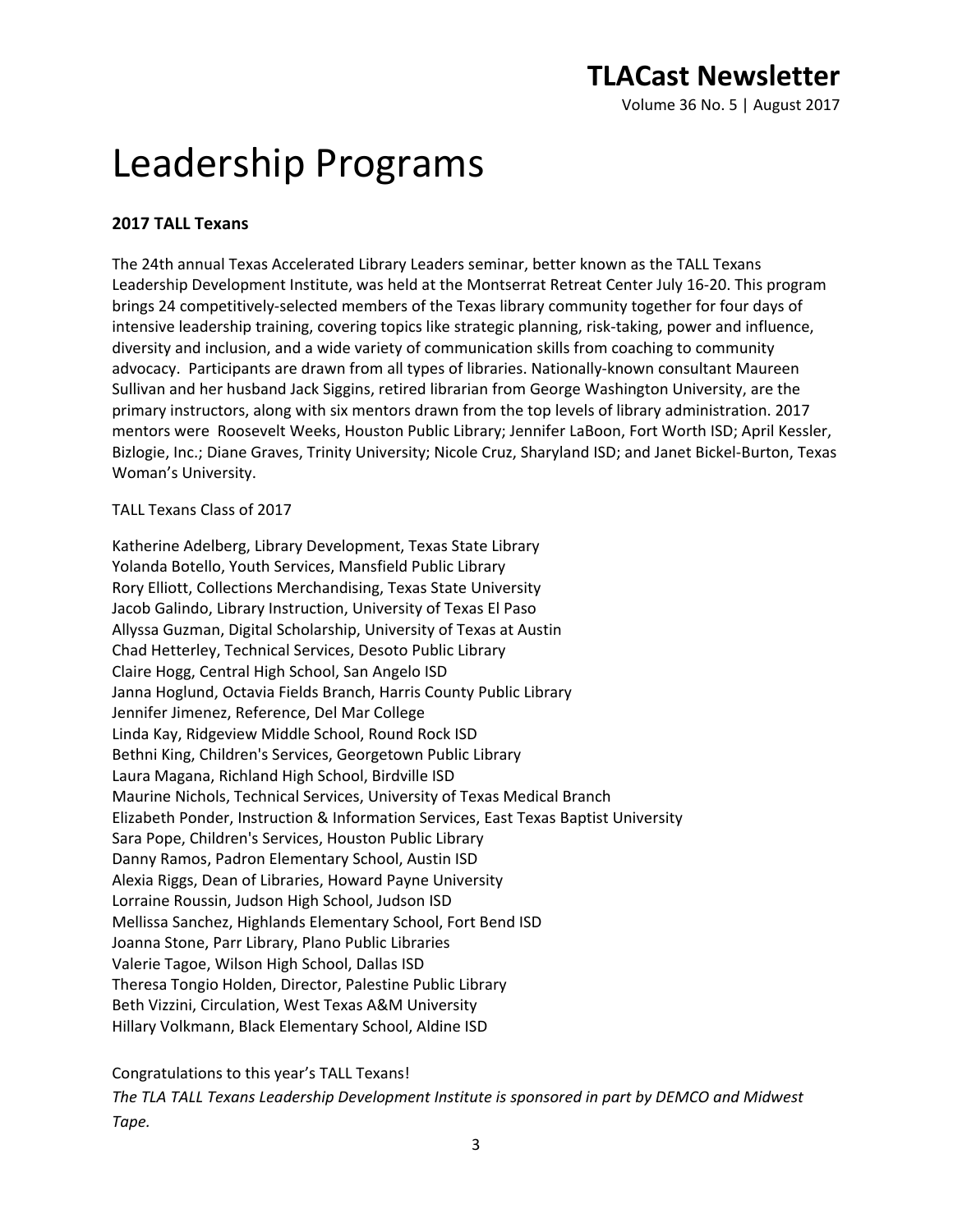### **Executive Leadership Immersion**

The Texas Library Association hosted the Executive Leadership Immersion, led by Dr. Julie Todaro, on July 30-August 3 at the Omni Barton Creek Resort. This program enhances the particular skill sets needed by top library directors and administrators in all types of institutions.

The 2017 seminar focused on innovation, risk-taking, and persuasion, as well as development of realworld projects from the participants' libraries. A dozen veteran leaders from academic, public, and school libraries addressed the class on topics ranging from staff realignment and materials reorganization, to advocacy and culture change. This year's participants were:

| lan Barba            | <b>Texas Tech University</b>                          |
|----------------------|-------------------------------------------------------|
| <b>Sherra Bowers</b> | <b>Texas Library Association</b>                      |
| Suzanne Byke         | University of Texas at Arlington                      |
| Ruth Chiego          | San Antonio Public Library                            |
| Laurie Covington     | Houston Public Library                                |
| Jenny Flores         | Lubbock ISD, Estacado High School                     |
| Julie Fuller         | Lubbock ISD, Hardwick Elementary and Bowie Elementary |
| Jose Singleterry     | <b>Pharr Memorial Library</b>                         |
| Angelia Hall Johnson | San Antonio ISD                                       |
| Djuina Hammett       | <b>Houston Public Library</b>                         |
| Elizabeth Hensley    | Aldine ISD, Aldine Education Center                   |
| Shelley Holley       | Frisco Public Library                                 |
| Megan Hopkins        | Fort Bend County Libraries, Sienna Branch Library     |
| Kate Horan           | <b>McAllen Public Library</b>                         |
| Elizabeth Howard     | Texas Wesleyan University                             |
| Kimberly L. Johnson  | <b>Texas Woman's University</b>                       |
| Susan Kaufman        | Houston Public Library, Clayton Library Center        |
| Carolyn Manning      | Wimberley Village Library                             |
| Brenda McClurkin     | University of Texas at Arlington                      |
| Lori Meek            | Magnolia ISD, Willie E Williams Elementary            |
| Katie Musick Peery   | University of Texas at Arlington                      |
| Mark Pumphrey        | El Paso Public Library                                |
| Kevin Schuck         | University of Texas at Arlington                      |
| <b>Teresa Stover</b> | Texas A&M University-Texarkana                        |
| Jeff Taylor          | Fort Bend County Libraries, Sugar Land Branch         |
| Kelly Visnak         | University of Texas at Arlington                      |

*The TLA Executive Leadership Immersion is sponsored in part by DEMCO, Learning Express, and the Tocker Foundation.*

### **Leadership Launchpad: A New Program for Beginning Librarians**

The Texas Library Association will roll out the newest addition to library leadership training in Texas - Leadership Launchpad. One day seminars are being planned around the dates of TLA District meetings. These events, aimed at new librarians with less than 5 years of professional experience, will cover introductory topics such as types of leadership, assessing personal leadership style, crucial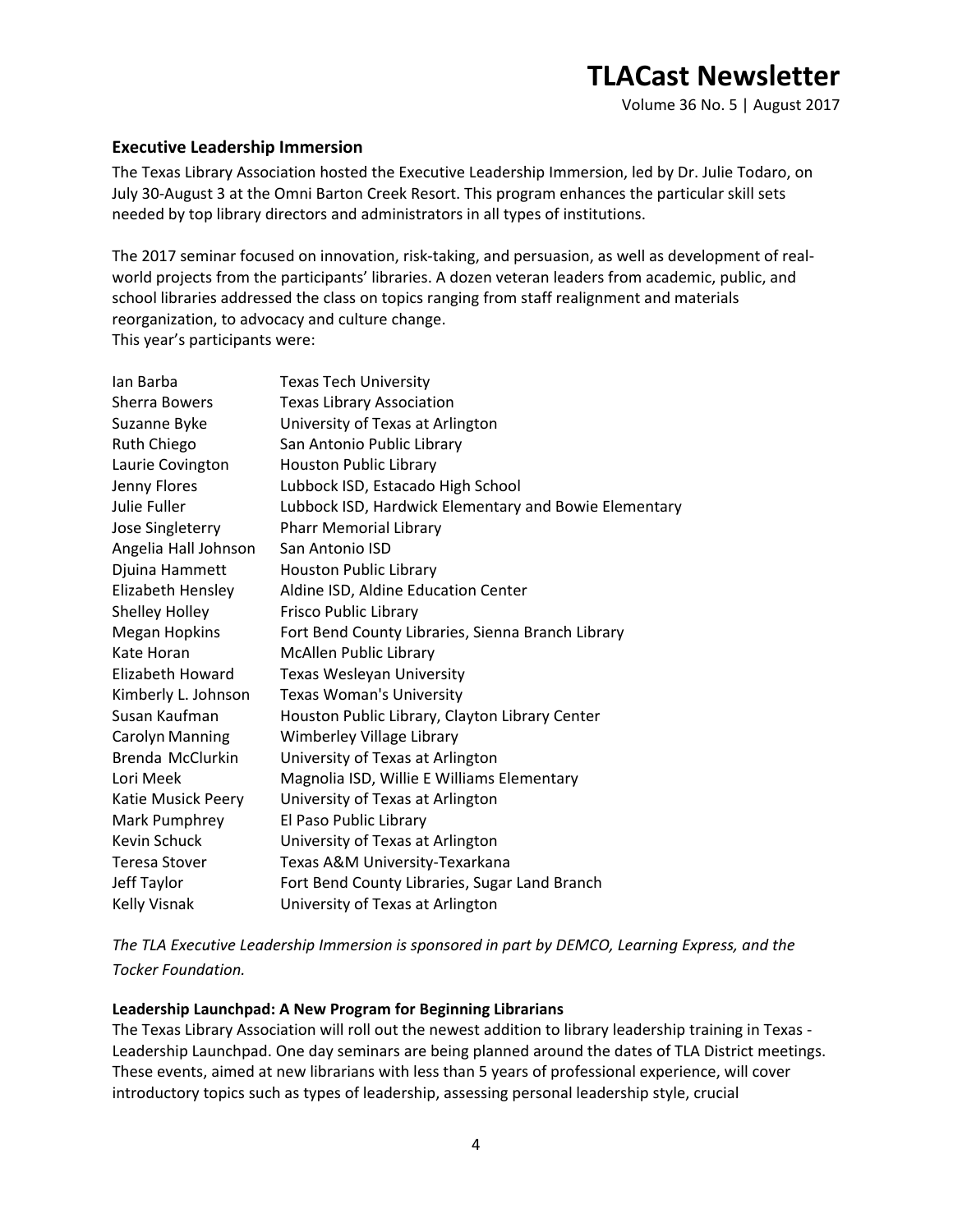Volume 36 No. 5 | August 2017

communication skills, influencing, and planning for personal leadership development. Dates and locations to be announced soon!

# TLA NEWS

### **2018 TLA Annual Conference Shifts to New Dates**

The TLA Executive Board has approved a change in the 2018 Annual Conference dates to April 3-6 in Dallas. This change was necessitated by a shift in STAAR testing dates as recently announced by the Texas Education Agency.

After learning that the April 10-13 dates were in direct conflict with the new testing dates, TLA staff immediately contacted the City of Dallas to determine if there was any flexibility in the schedule. We were pleased to learn on Friday, August 6 that another group agreed to exchange dates with TLA.

Changing conference dates is a very complex undertaking. Contracts for the convention center and for TLA's 11 hotels will be amended in the next few weeks. Existing exhibit booth contracts, speaker contracts, etc. will subsequently be revised.

Please rest assured that if you have already made your hotel reservations your rooms will be secured for the April 3-6 dates. OnPeak, our housing vendor, will be reaching out mid-September with information regarding adjusting and re-confirming all reservations that have already been made. For anyone looking to make a new hotel reservation please wait for the housing website to re-open mid-September. If you have any questions or concerns please reach out to [txla@onpeak.com.](mailto:txla@onpeak.com) Please add onPeak as well as TLA to your safe sender list (whitelist) to ensure that you receive future emails.

TLA conference dates are set 10 years in advance of an annual conference, and TLA makes every effort to avoid the STAAR testing schedule. TLA has been in contact with the TEA Student Assessment Division and the Commissioner of Education to confirm that the new dates are in fact the final dates, and to urge consistency in scheduling future test dates.

Moving the 2018 TLA conference date is preferable to being in conflict with STAAR which would make it difficult for many school librarians to take advantage of the professional development opportunities offered at a TLA conference.

### **SXSW PanelPicker Deadline: Friday, August 25**

Texas Library Association and Texas State Library and Archives Commission are teaming up to bring a Powered Libraries panel to SXSW, [The Power of Libraries, Partnership, and Place.](http://panelpicker.sxsw.com/vote/79943) The panel will discuss how libraries have strategically poised themselves by investing in essential services, such as literacy programs, communal meeting spaces, and technology "petting zoos" that provide opportunities to explore 3-D printers, among other tools. The program will also delve into how libraries are preparing for the future and how others can emulate the adaptive nature of libraries.

[Cast your vote,](http://panelpicker.sxsw.com/vote/79943) leave a comment, and show your support before voting closes on Friday, August 25 (11:59 PM CT)!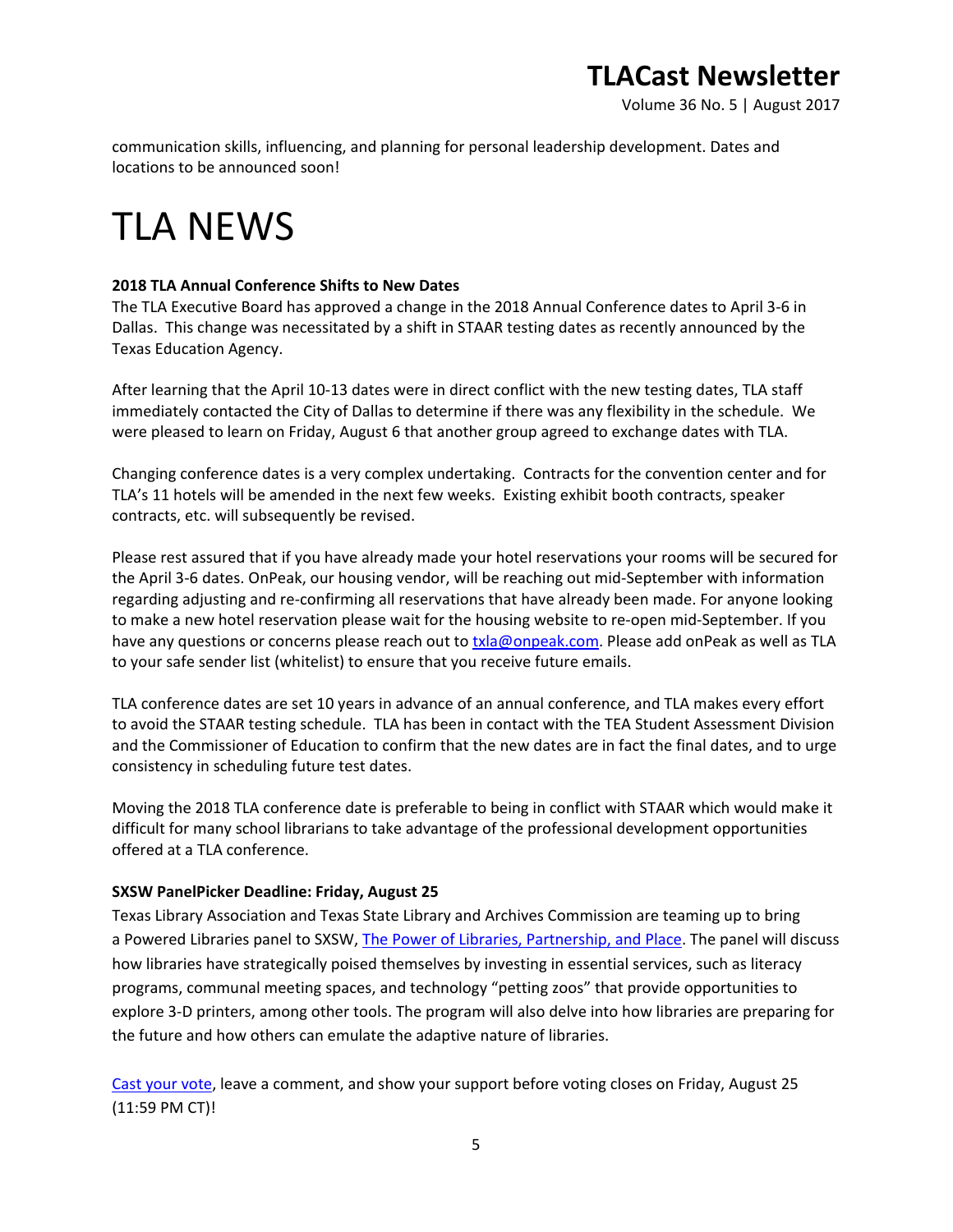Volume 36 No. 5 | August 2017

### **Powered Libraries Video Premiere Schedule**

Starting August 9th, tune into [poweredlibraries.org](http://www.poweredlibraries.org/) weekly as Powered Libraries (a TLA initiative) [unveils](https://www.youtube.com/watch?v=17urCjpeXaI) a new video each Wednesday leading up to Power Up at Your Library Week, October 1-7. That's eight library video spotlights over the span of eight weeks. In each video, viewers will see creative programming in action, hear dedicated librarians share vital stories, and learn about how Texas libraries are forming powerful partnerships and adopting innovative practices.

The video premiere schedule:

| August 9   Midland County Public Libraries                                                    |
|-----------------------------------------------------------------------------------------------|
| August 16   The University of Texas at El Paso Library (C. L. Sonnichsen Special Collections) |
| August 23   Austin ISD Buford the Book Bus                                                    |
| August 30   Tom Green County Library System - Stephens Central Library STEAM Central          |
| September 6   El Paso Public Library Sow. Grow. RepEat. Seed Library                          |
| September 13   McDonald Observatory Library                                                   |
| September 20   Ysleta Del Sur Pueblo Tribal Empowerment Library                               |
| September 27   Marathon Public Library                                                        |

#### **Update: Federal Library Funding**

On July 19, the U.S. House Appropriations Committee passed an FY2018 spending bill that fully funds the Institute for Museum and Library Services (IMLS), the Library Services and Technology Act (LSTA), and the Innovative Approaches to Literacy program (IAL) at current levels. The bill provides a \$20 million increase for the National Library of Medicine (NLM).

- \$231 million for IMLS, including LSTA
- \$27 million for IAL
- \$413.9 million for NLM

The full House will consider the bill when members of Congress return from their summer recess after Labor Day. The Senate is expected to begin deliberations on a spending bill after recess.

The August recess is a perfect time to engage with local elected officials, and share the interesting and exciting programs your library provides. Invite them to a library program or event. Visit them in their district offices and share information on the impact you have on your community. Those local connections and stories are essential to our continued success! Check out our onlin[e Advocacy Primer](http://www.txla.org/advocacy-how-to) for ideas and feel free to contact Wendy Woodland[, wendyw@txla.org](mailto:wendyw@txla.org) with any questions.

#### **Thank You to Our Donors!**

The Texas Library Association appreciates the support and donations from individuals and foundations which help advance the association's mission to promote, support, and improve library services in Texas.

CONTRIBUTIONS | July 1, 2016 – June 30, 2017

**Luminary Society (\$50,000+)**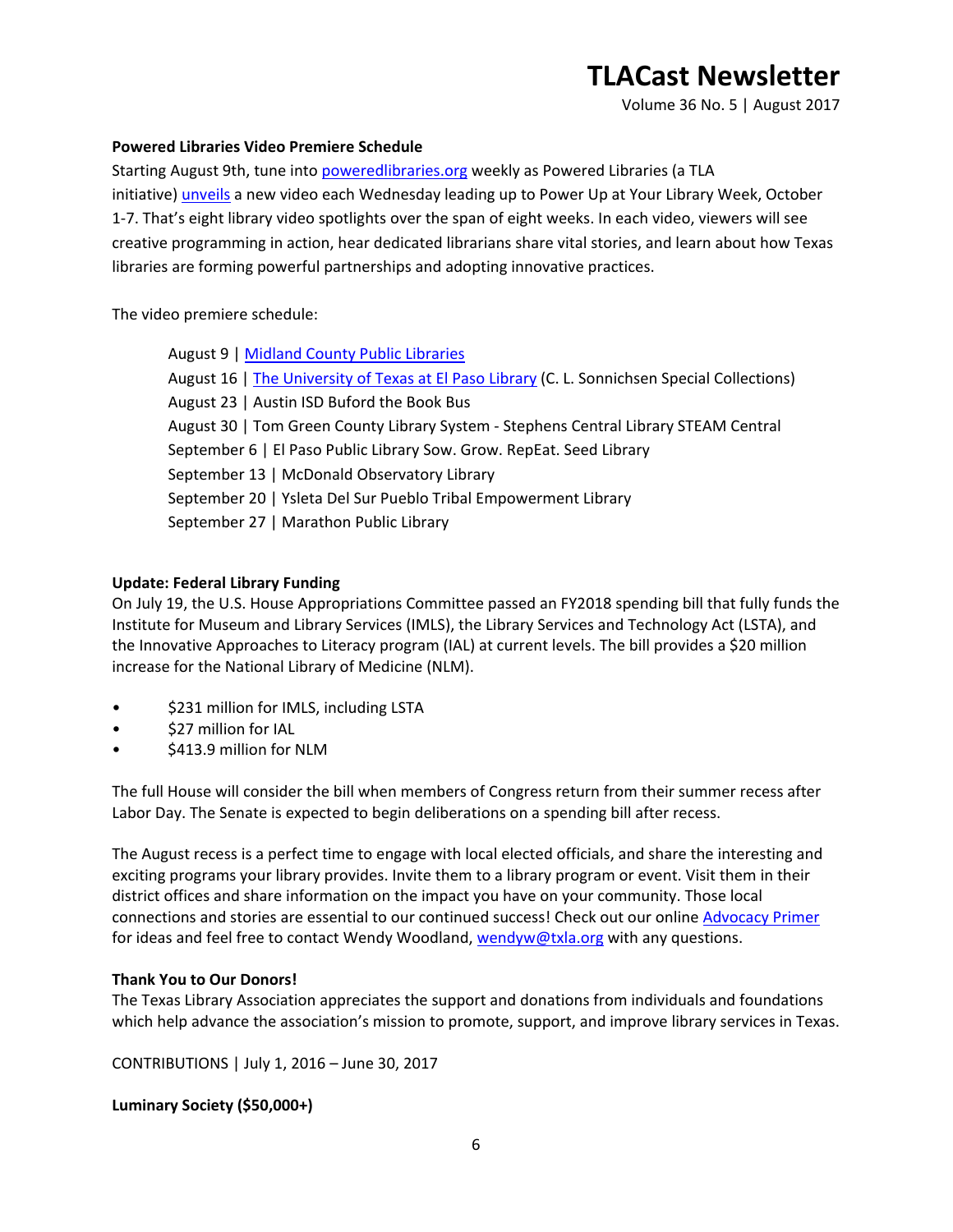Volume 36 No. 5 | August 2017

• Charles and Dana Rooks for a planned giving bequest

### **Champion (\$2,000 - \$49,000)**

- Janis Roberson: Wayne Williams Fund, Pat Smith Endowment for Excellence
- Tocker Foundation: Membership, Executive Leadership Immersion, Annual Conference

#### **Pillar (\$1,000-\$1,999)**

- Carol Bartz: Pat Smith Endowment for Excellence, TLA Disaster Relief Fund for Texas, Executive Leadership Immersion
- Sherilyn and David Bird Family Charitable Fund: Pat Smith Endowment for Excellence
- Exxon-Mobile Foundation-Matching Gift Programs: Pat Smith Endowment for Innovation, TLA Disaster Relief Fund for Texas

#### **Partner (\$750-\$999)**

#### **Guardian (\$500-\$749)**

#### **Promoter (\$250-\$499)**

- Danielle Plumer: Pat Smith Endowment for Excellence
- The RK Culinary Group: Pat Smith Endowment for Excellence

#### **Mentor (\$100-\$249)**

- Sharon Amastae: TLA Disaster Relief Fund for Texas
- Steven Brown: Pat Smith Endowment Fund for Innovation
- Suzanne Byron: New Member Round Table Endowment Fund
- Maribel Castro: Pat Smith Endowment Fund for Innovation
- Joe Dahlstrom: Pat Smith Endowment Fund for Innovation
- Rhoda Goldberg: Pat Smith Endowment Fund for Innovation
- Jo Guidice: Pat Smith Endowment Fund for Innovation
- Patrick Heath: Pat Smith Endowment Fund for Innovation
- Jennifer LaBoon: Pat Smith Endowment Fund for Innovation
- Craig and Monika Llorens: Excellence Fund for Libraries and Learning
- Michael Maraldo: Acquisitions and Collection Development Round Table
- Patrick Margaret: Pat Smith Endowment Fund for Innovation
- Dale McNeill: Pat Smith Endowment Fund for Innovation, Acquisitions and Collection Development Round Table, District 06, Electronic Resources & Serials Management Round Table, Gay, Lesbian, Bi-Sexual, Transgender Round Table, Intergalactic Dance Club Round Table, Interlibrary Loan and Resource Sharing Round Table, Small Community Libraries Round Table
- Kelly Melody: Pat Smith Endowment Fund for Innovation
- Michael Mendez: Tall Texans Institute
- Catherine Park: Elizabeth Crabb Fund
- Vera Reynolds: Excellence Fund for Libraries and Learning
- Gleniece Robinson: Pat Smith Endowment Fund for Innovation
- Dana Rooks: Pat Smith Endowment Fund for Innovation
- Patricia Smith: Pat Smith Endowment Fund for Innovation
- Herman Totten: Pat Smith Endowment Fund for Innovation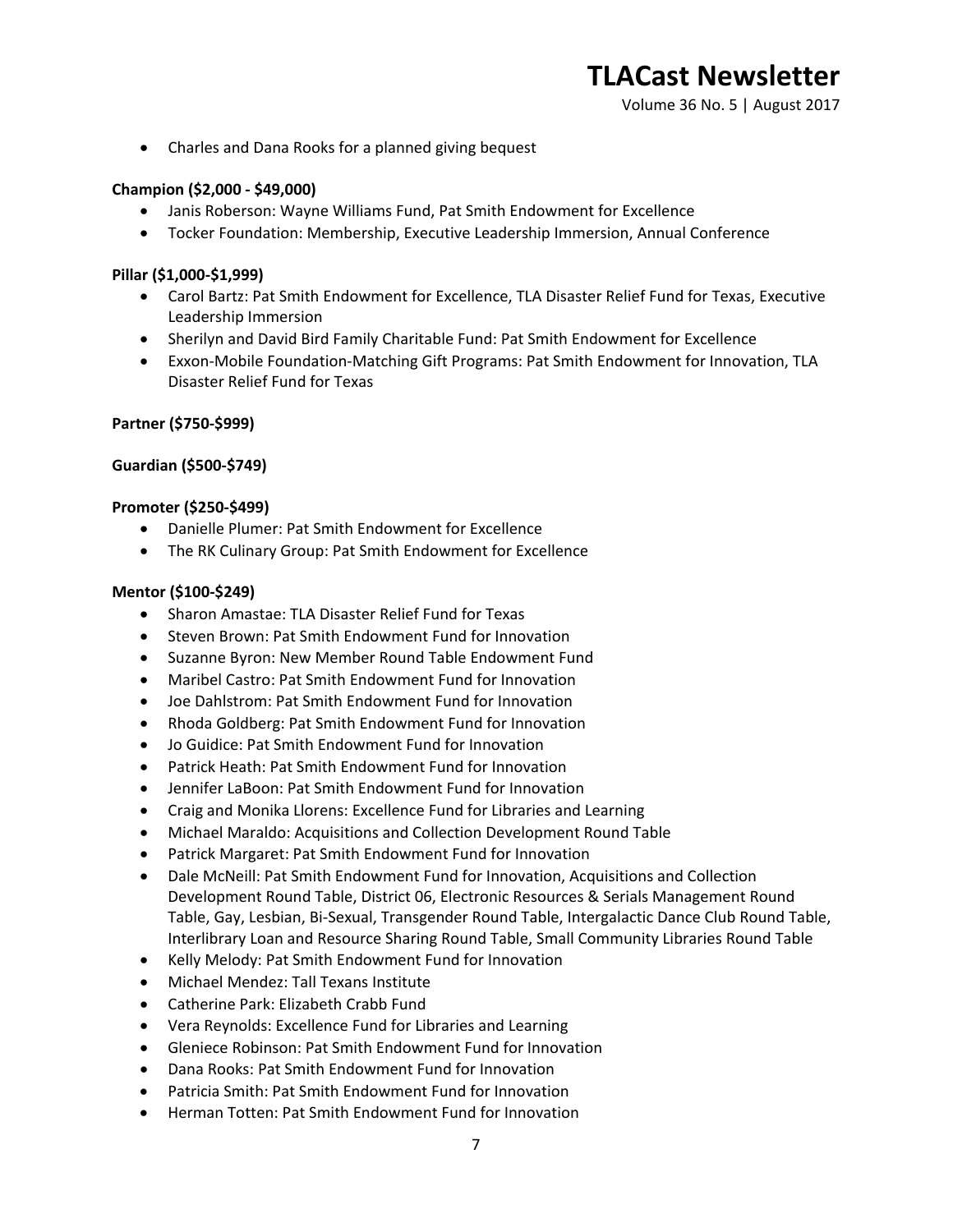Volume 36 No. 5 | August 2017

- Sandra Waltmon: Pat Smith Endowment Fund for Innovation
- Roosevelt Weeks: Pat Smith Endowment Fund for Innovation

#### **Patron (\$50-\$99)**

- Deneitra Hutchinson: Children's Round Table
- Phi Tran: Digital Libraries Round Table

#### **Patron (\$50-\$99) Pat Smith Endowment for Innovation Contributors**

- Sharon Amastae
- Cleveland Ana
- Naomi Bates
- Walter and Kristi Betts
- Cindy Boyle
- Yvonne Chandler
- Victoria Chiavetta
- Mary Cohrs
- Evelyn Curry
- Jane Darling
- Maurice Fortin
- Douglas Ferrier
- Sheila Ross-Henderson
- Katheryn Hoffman
- Jana Knezek
- Andrea Lapsley
- Susan Mann
- Leonard McCown
- Network for Good
- Gretchen Pruett
- Mari Perroni
- Mark Smith
- James Stewart
- Jeanne Standley
- Rebecca Sullivan
- Carrye Syma
- Jack Siggins
- Maureen Sullivan
- Jill Sumpter
- Mary Woodard
- Jerilynn Williams
- Syma Zerkow

### **Donor (\$15-\$49) Pat Smith Endowment for Innovation Contributors**

- Cecilia Barham
- Rebecca Bichel
- Carolyn Brewer
- Cynthia Buchanan
- Daniel Burgard
- Margaret Carty
- Stacy Cameron
- Christine Crowley
- Kate DiPronio
- Norma Fultz
- Stephanie Fulton
- Nora Galvan
- Carrie Gits
- Mark Gottschalk
- Tosca Gonsalves
- Susi Grissom
- DL Grant
- Dorcas Hand
- Debbie Hail
- Danae Hall
- Debbie Hathaway
- Elizabeth Haynes
- Kathy Hillman
- Elizabeth Howard
- Mary Jo Humphreys
- Barbara Immroth
- Barbara Jansen
- Ling Hwey Jeng
- Angelina Johnson
- Devery Johnson
- Victoria Kemp
- Donna Kearley
- Meller Langford
- Judith Lutz
- Howard Marks
- Edward McPherson
- Natalie Morgan
- Lisa Muilenberg
- Ann Noble
- Patricia Ogea
- **Gay Patrick**
- Christine Peterson
- Cynthia Pfledderer
- Jodi Philbrick
- Elizabeth Philippi
- Terry Roper
- Miriam Rodriguez
- David Schuster
- Dina Sherman
- Mary Lynn Skinner
- David Smith
- Linda Stevens
- Janis Test
- Deanna Thompson
- Mary Townsend
- Patricia Tumulty
- Ami Uselman
- Helena VonVille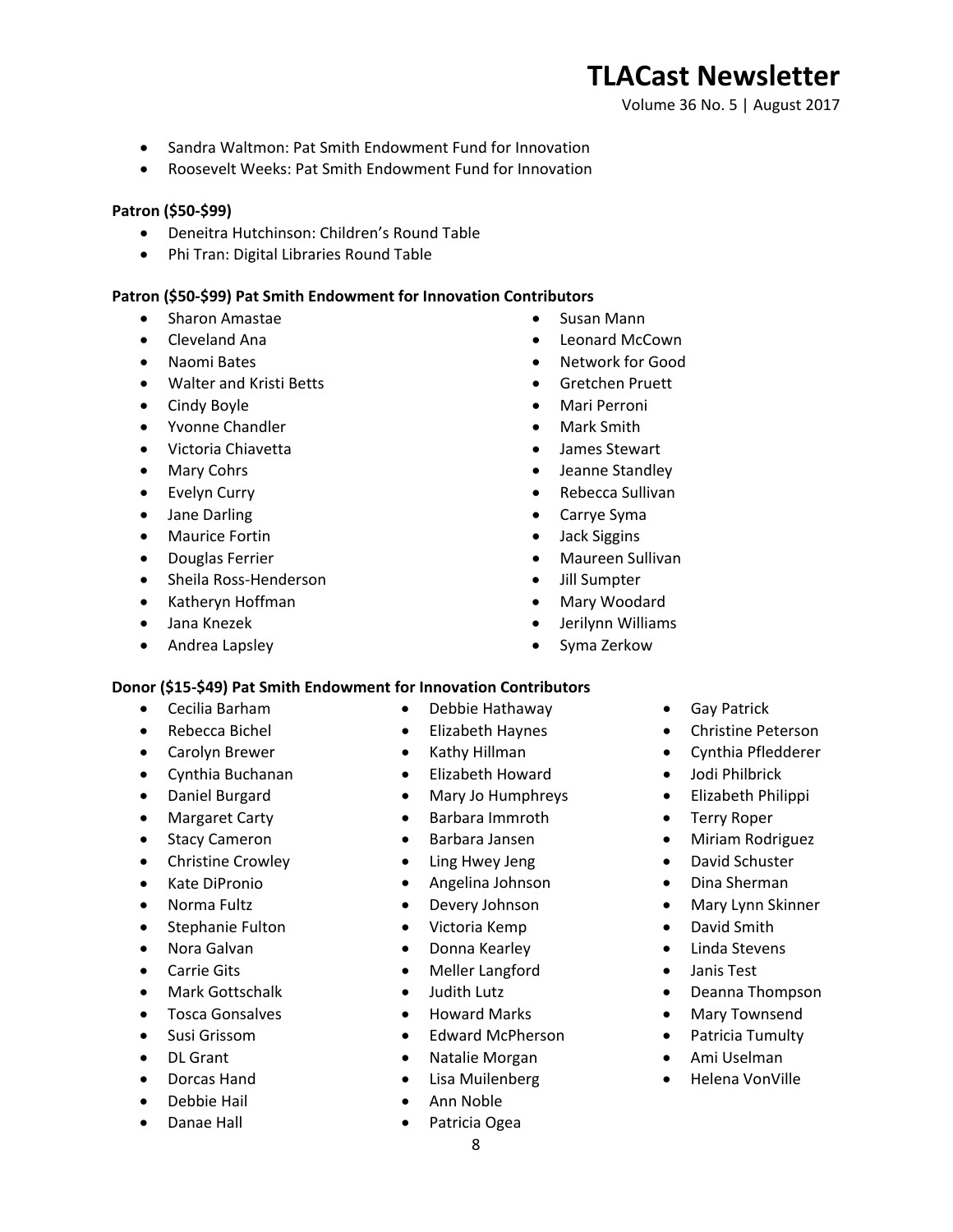Volume 36 No. 5 | August 2017

#### **Executive Director Search Update**

The TLA Search Committee met on August 7-8 to conduct Skype interviews with eight candidates for Executive Director. After the interviews, the search committee identified four candidates as finalists. The finalists will be interviewed in Austin on August 24. In addition to the interviews, they will tour the TLA headquarters and meet with staff. A selection recommendation is anticipated to be made to the Executive Board by the end of the month.

TLA President and Search Committee Chair Ling Hwey Jeng praised the diverse candidate pool as outstanding and exciting, and thanked members, and committee and unit chairs who submitted interview questions. Sharon Amastae, Yvonne Chandler, Jennifer LaBoon, Susan Mann, Gloria Meraz, and Dana Rooks served as members of the search committee.

#### **TLA Coloring Book Fundraiser a Success**

Thank you to everyone that purchased a TLA Coloring Book this year! Almost \$3,000 was raised to benefit the TLA Disaster Relief Fund. Curated by Texas librarians, the one-of-a-kind books feature over 60 images donated by nationally-recognized illustrators and Texas artists.

We are offering the remaining coloring books for half price (\$10 for a set of two books) for a limited time. Visit the [TLA Store](https://secure.txla.org/secure/cart/crtStore.asp?storekey=2) and stock up – these make wonderful and unique gifts! If there are any books remaining, we will donate any remaining books to area retirement homes, assisted living centers, senior centers, and hospitals.

#### **Fall 2017 District Meetings**

*The following is information available as of August 7.*

| District 1 | September 23<br>Abilene Public Library                                                                                                                                          |
|------------|---------------------------------------------------------------------------------------------------------------------------------------------------------------------------------|
| District 2 | September 26                                                                                                                                                                    |
| District 3 | October 6<br>Austin Community College, Eastview Campus<br>$8am - 4pm$                                                                                                           |
| District 4 | November 3<br>University of Texas Rio Grande Valley, Edinburg Campus                                                                                                            |
| District 5 | October 14<br>Texarkana College, Truman Arnold Center<br>$9am - 3pm$                                                                                                            |
| District 6 | October 21<br>El Paso Community College, Northwest Campus Library<br>Sponsored by the Border Regional Library Association (BRLA), TLA District 6 and<br>REFORMA-El Paso Chapter |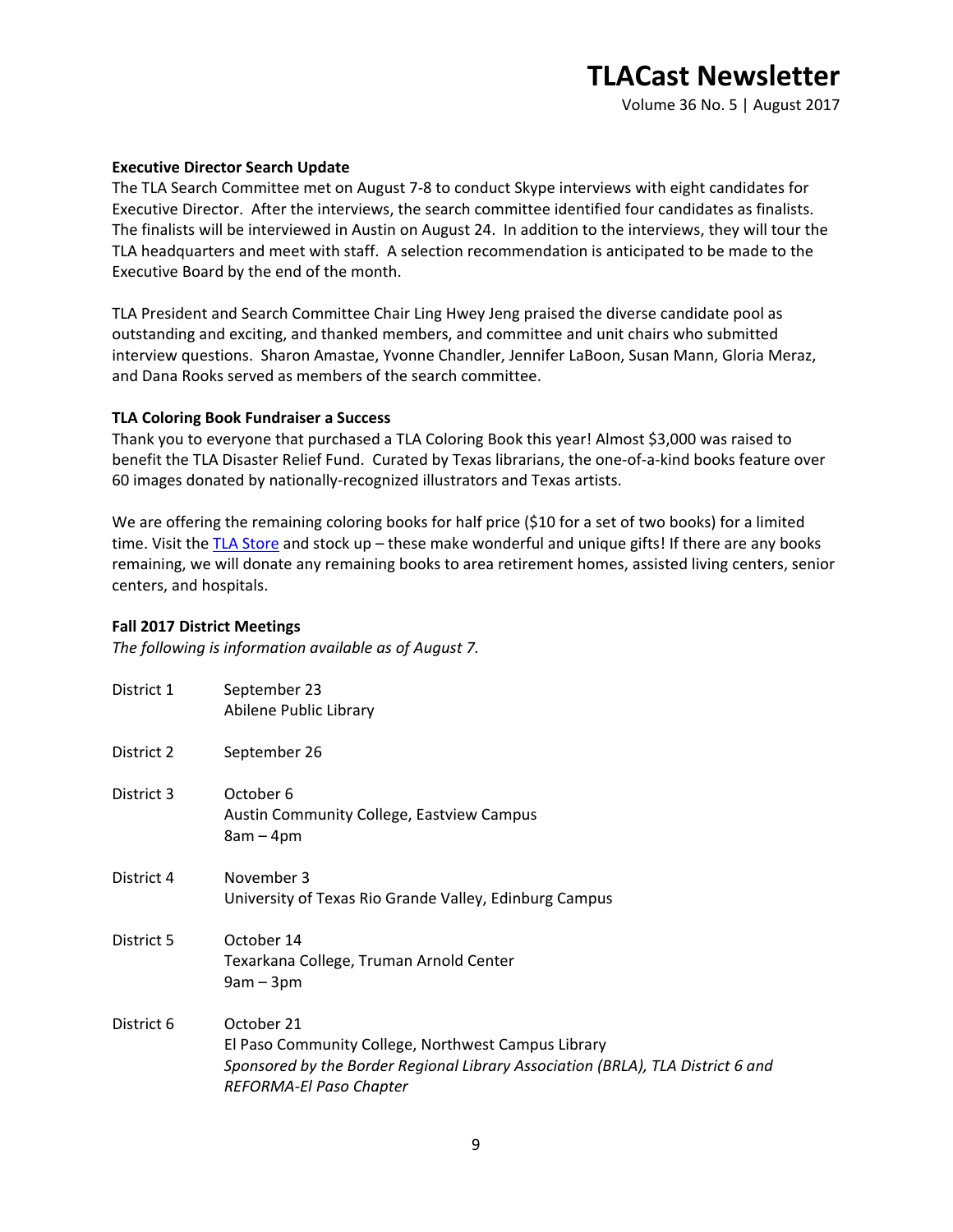Volume 36 No. 5 | August 2017

| District 7  | September 29<br>Texas Woman's University Blagg-Huey Library<br>Registration opens at 9am |
|-------------|------------------------------------------------------------------------------------------|
| District 8  | October 14<br>University of Houston, M.D. Anderson Library<br>$9am - 2pm$                |
| District 9  | October 28<br>Lubbock                                                                    |
| District 10 | October 14<br>Harlan High School, San Antonio                                            |

### **Corporate Members**

We thank our [corporate members](http://www.txla.org/cm) for their investment in TLA and Texas libraries. See some [examples](http://www.txla.org/public-relations-campaigns) of initiatives facilitated through our corporate partnerships that are making a large contribution to Texas libraries.

# CONTINUING EDUCATION

## **Continuing Education Corner**

*All webinars will be recorded. A link to the recording will be sent to all registrants (i.e. you may want to register even if you know you cannot attend the live event). All webinars will carry Continuing Education credit; some also have CE credit available for viewing the recording. See individual descriptions for details.*

### **September 28 | 1pm (Free webinar)**

**Financial Literacy for Students and Young Consumers** Get an introduction to Consumer Financial Protection Bureau's Office of Students and Young Consumers. They provide free materials and content for programs to help young people to understand money. [REGISTER](https://join.onstreammedia.com/register/80146595/young)

# LIBRARY NEWS

### **Texas Gov. Abbott Officially Declares October 1-7, Power Up at Your Library Week**

On July 21, Texas Governor Greg Abbott signed a certificate officially declaring October 1-7, 2017 as Power Up at Your Library Week (Power Up Week). As a part of Power Up Week all types of libraries statewide are invited to showcase innovation, creative programming, and dynamic leadership by organizing events geared to promote technology, innovation, creativity, and literacy in their respective communities.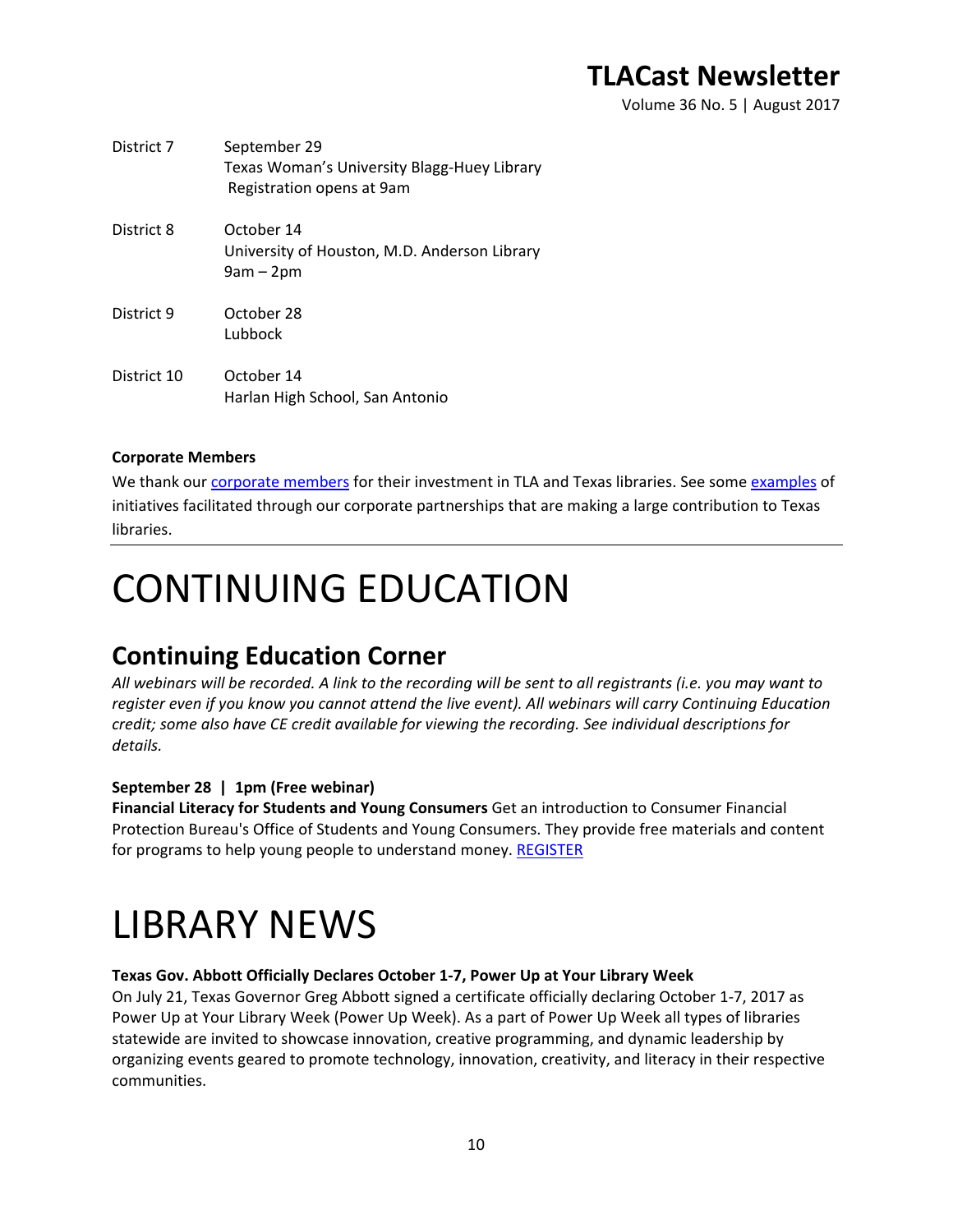Volume 36 No. 5 | August 2017

A dedicated [Ideas Shared](http://www.poweredlibraries.org/ideas-shared/) webpage is available for event planning, and the [2017 Power Up Toolkit](http://www.txla.org/sites/tla/files/pdf/handouts/POWER%20UP%20TOOLKIT.pdf) offers programming ideas encouraging libraries to partner with dignitaries, stakeholders, community members, staff, students, and networks to promote the power of libraries. Once an event has been established during October 1-7, librarians are encouraged to officially [register](https://docs.google.com/forms/d/e/1FAIpQLSeKAAfnZOShosx4BUTKYG0VUO0VkgdM76oTfNS9df4gV_3PpQ/viewform) and complete a short form about their Power Up Week events. For more information, visit [www.poweredlibraries.org.](http://www.poweredlibraries.org/)

### **Draft ESSA State Plan Available for Public Comment**

On July 31, the Texas Education Agency (TEA) released the draft Every Student Succeeds Act (ESSA) [consolidated state plan](http://tea.texas.gov/About_TEA/Laws_and_Rules/ESSA/Every_Student_Succeeds_Act/) for Texas for public comment. The comment period runs through Tuesday, August 29, 2017, and comments can be submitted via email at [essa@tea.texas.gov.](mailto:essa@tea.texas.gov) **[Download](http://tea.texas.gov/WorkArea/DownloadAsset.aspx?id=51539615990)** the draft ESSA consolidated state plan for Texas

Highlights of the draft plan:

- Alignment of state and federal policies specifically in the areas of accountability and school improvement.
- Maximizing flexibility afforded Texas school districts to provide services needed for students.
- Strengthening the state's commitment and support for our most vulnerable populations (including migrant, foster care, homeless, and economically disadvantaged students).
- Reinforcing the state's commitment to the 60x30 plan (developed by the Texas Higher Education Coordinating Board) by aligning long-term academic goals to having 60 percent of students prepared to earn a certificate or degree by the year 2030.

TEA will submit the state plan to the U.S. Department of Education for final approval in September. For more information about ESSA implementation in Texas, visit th[e TEA ESSA webpage.](http://tea.texas.gov/About_TEA/Laws_and_Rules/ESSA/Every_Student_Succeeds_Act/)

Members of the Texas Association of School Librarians (TASL)- TLA Legislative Committee Joint Task Force on ESSA are reviewing the draft state plan to provide input on where and how effective school library programs can support the state's goals and objectives. If you have any questions, please contact Wendy Woodland, TLA director of communications, via [email](mailto:wendyw@txla.org) or call 512.328.1518.

#### **Public Libraries Apply for Media Literacy @ Your Library Pilot Program**

The American Library Association (ALA), in collaboration with the Center for News Literacy at Stony Brook University, invites public libraries to apply for [Media Literacy @ Your Library,](http://www.ala.org/news/member-news/2017/08/apply-now-media-literacy-your-library-opportunity-public-libraries) a pilot program that will train library workers to help their adult patrons become better news consumers.

In this six-month learning and prototyping project, ALA and the Center for News Literacy will work with teams from five public libraries to adapt existing media literacy training materials to serve the needs of public librarians and the communities they serve.

Read the [guidelines](https://apply.ala.org/medialiteracy/guidelines) for Media Literacy @ Your Library or [apply online.](https://apply.ala.org/medialiteracy) Applications must be received by September 11, 2017.

#### **Austin's New Central Library Grand Opening Scheduled**

The grand opening for the new 200,000 square foot Central Library is schedule for October 28. The new space includes a rooftop garden, cooking demonstration area, special events center, reading porches, and a gallery space featuring local and national artists. The library offers flexible and blended spaces, state-of-the-art technologies and collections displayed to encourage discovery.